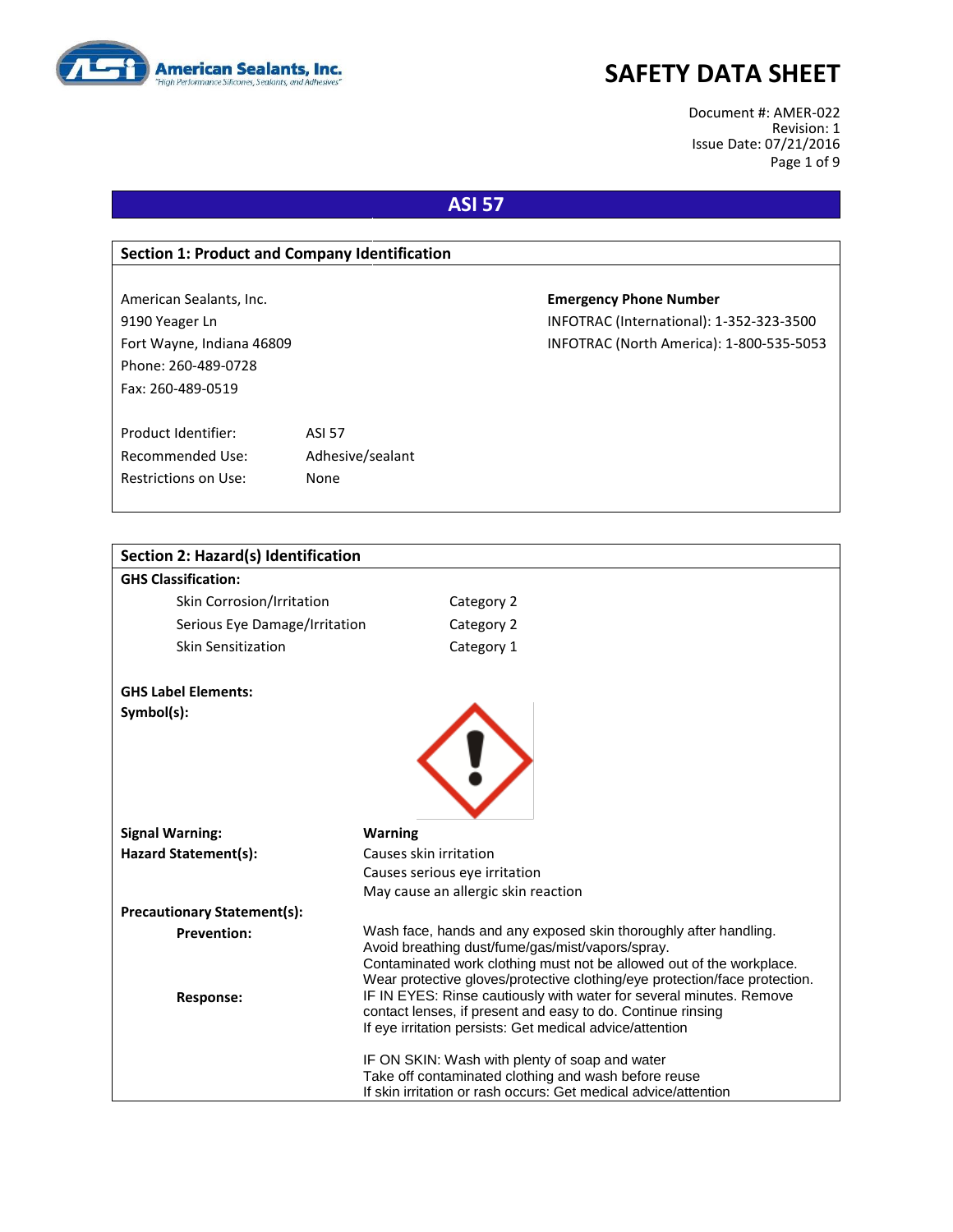

Product Identifier: ASI 57 Document #: AMER-022

**Disposal:** Dispose of contents/container to an approved waste disposal plant

| <b>Section 3: Composition/Information on Ingredients</b>                                      |             |           |  |
|-----------------------------------------------------------------------------------------------|-------------|-----------|--|
|                                                                                               |             |           |  |
| <b>Chemical Name</b>                                                                          | CAS No.     | Weight %  |  |
| Proprietary                                                                                   | Proprietary | 40-50     |  |
| Proprietary                                                                                   | Proprietary | $10 - 20$ |  |
| Proprietary                                                                                   | Proprietary | < 5       |  |
| Proprietary                                                                                   | Proprietary | $\leq 1$  |  |
| Proprietary                                                                                   | Proprietary | $\leq 1$  |  |
| **If Chemical Name/CAS No is "proprietary" and/or Weight-% is listed as a range, the specific |             |           |  |
| chemical identity and/or percentage of composition has been withheld as a trade secret.**     |             |           |  |

| <b>Section 4: First-Aid Measures</b>        |                                                                                                                                                                                                 |  |  |
|---------------------------------------------|-------------------------------------------------------------------------------------------------------------------------------------------------------------------------------------------------|--|--|
| Inhalation:                                 | IF INHALED: Remove to fresh air                                                                                                                                                                 |  |  |
| <b>Skin Contact:</b>                        | IF ON SKIN: Wash with plenty of soap and water. Take off contaminated<br>clothing and wash it before reuse. If skin irritation or rash occurs: Get<br>medical advice/attention.                 |  |  |
| Eye Contact:                                | IF I EYES: Rinse cautiously with water for several minutes. Remove<br>contact lenses, if present and easy to do. Continue rinsing. If eye<br>irritation persists: Get medical advice/attention. |  |  |
| Ingestion:                                  | IF SWALLOWED: Clean mouth with water and drink plenty of water<br>afterwards.                                                                                                                   |  |  |
| <b>Most Important Symptoms and Effects:</b> |                                                                                                                                                                                                 |  |  |
| reaction.                                   | May be harmful if swallowed. Causes skin irritation. Causes serious eye irritation. May cause an allergic skin                                                                                  |  |  |
|                                             | Indication of any immediate medical attention and special treatment needed:                                                                                                                     |  |  |
| Notes to physician:                         | Treat symptomatically                                                                                                                                                                           |  |  |

| <b>Section 5: Fire-Fighting Measures</b>              |                                                                                                   |
|-------------------------------------------------------|---------------------------------------------------------------------------------------------------|
| <b>Suitable Extinguishing Media:</b>                  | Carbon Dioxide (CO2)                                                                              |
|                                                       | Dry Chemical                                                                                      |
|                                                       | Foam                                                                                              |
|                                                       | Water Spray (fog)                                                                                 |
| <b>Unsuitable Extinguishing Media:</b>                | Not determined                                                                                    |
| <b>Specific Hazards Arising from the Chemical:</b>    | Products may burn, but do not ignite readily.                                                     |
| <b>Hazardous Combustion Products:</b>                 | This product emits carbon monoxide, carbon dioxide and/or<br>low molecular weight hydrocarbons    |
| Protective equipment and precautions for firefighters |                                                                                                   |
|                                                       | As in any fire, wear solf contained broatbing apparatus processes domand MCUA (NUOCU (approved ar |

As in any fire, wear self-contained breathing apparatus pressure-demand, MSHA/NIOSH (approved or equivalent) and full protective gear. Move material from fire area if it can be done without risk. Cool containers with water. Avoid inhalation of vapors or combustion by-products. Use extinguishing agents appropriate for surrounding fire. Dike for later disposal. Stay upwind and keep out low areas.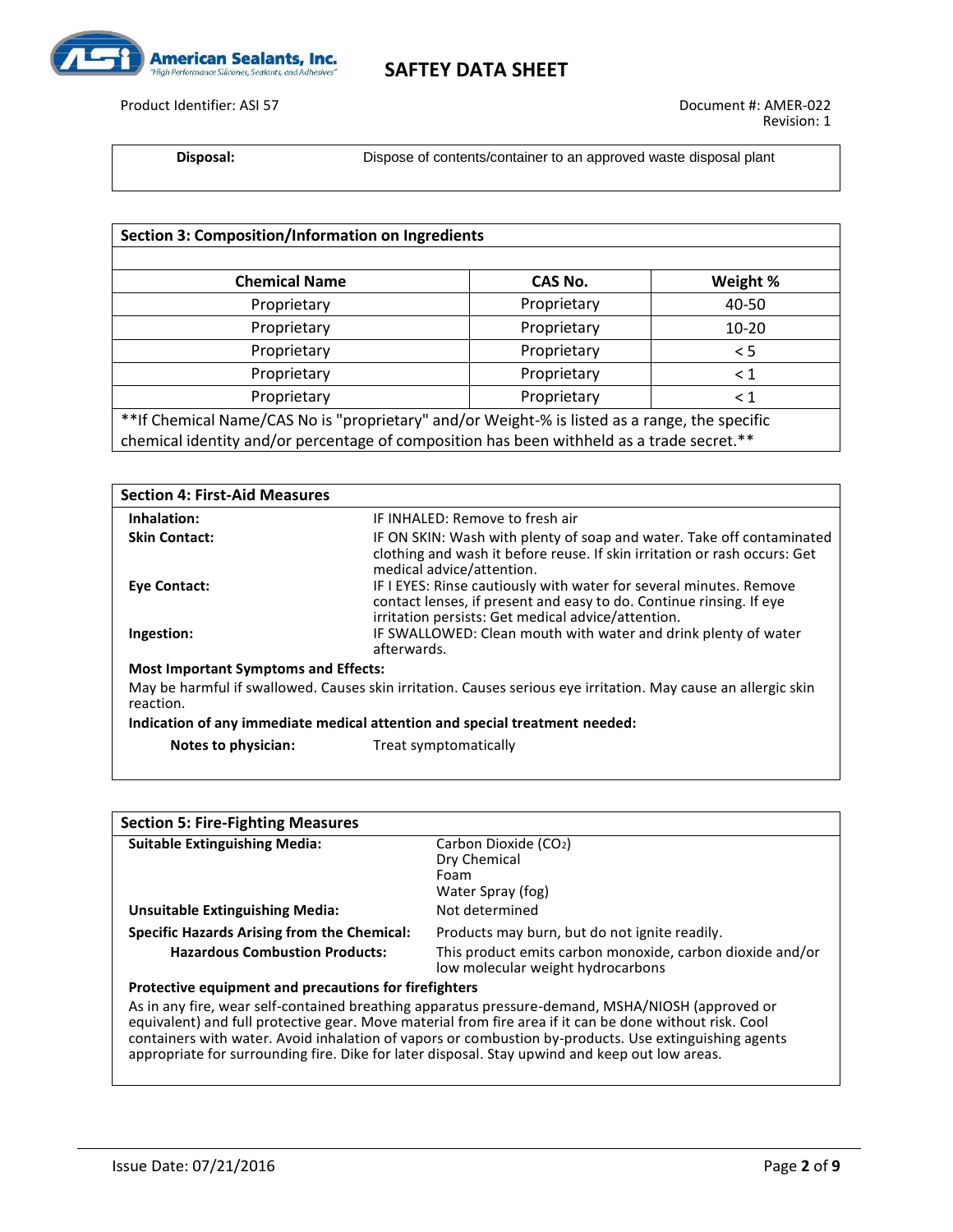

Product Identifier: ASI 57 Document #: AMER-022

| <b>Section 6: Accidental Release Measures</b>                |                                                                                                                                                                                                                                          |  |  |  |
|--------------------------------------------------------------|------------------------------------------------------------------------------------------------------------------------------------------------------------------------------------------------------------------------------------------|--|--|--|
|                                                              | Personal precautions, protective equipment and emergency procedures                                                                                                                                                                      |  |  |  |
| <b>Personal Precautions:</b>                                 | Wear personal protective clothing and equipment, see Section 8. Keep<br>unnecessary people away, isolate hazard area and deny entry. Only<br>personnel trained for the hazards of this material should perform clean up<br>and disposal. |  |  |  |
| <b>Environmental Precautions:</b>                            | Avoid release to the environment.                                                                                                                                                                                                        |  |  |  |
| <b>Methods and Materials for Containment and Cleaning Up</b> |                                                                                                                                                                                                                                          |  |  |  |
| <b>Methods for Containment:</b>                              | Prevent further leakage or spillage if safe to do so.                                                                                                                                                                                    |  |  |  |
| <b>Methods for Clean Up:</b>                                 | Ventilate the area. Stop leak if possible without personal risk. Absorb with<br>sand or other non-combustible material. Collect spilled material in<br>appropriate container for disposal.                                               |  |  |  |
|                                                              |                                                                                                                                                                                                                                          |  |  |  |

| <b>Section 7: Handling and Storage</b>                              |                                                                                                                                                                                                                                                                          |  |  |  |
|---------------------------------------------------------------------|--------------------------------------------------------------------------------------------------------------------------------------------------------------------------------------------------------------------------------------------------------------------------|--|--|--|
| <b>Precautions for Safe Handling</b>                                |                                                                                                                                                                                                                                                                          |  |  |  |
| <b>Advice on Safe Handling</b>                                      | Do not breathe vapors or spray mist. Avoid contact with skin and eyes. Do<br>not eat, drink or smoke when using this product. Wear protective<br>gloves/protective clothing and eye/face protection. Wash face, hands and<br>any exposed skin thoroughly after handling. |  |  |  |
| <b>Conditions for Safe Storage, including and incompatibilities</b> |                                                                                                                                                                                                                                                                          |  |  |  |
| <b>Storage Conditions:</b>                                          | Store and handle in accordance with all current regulations and standards.<br>Keep container tightly closed. Keep separated from incompatible<br>substances.                                                                                                             |  |  |  |
| Incompatibilities:                                                  | Strong acids. Strong oxidizing agents.                                                                                                                                                                                                                                   |  |  |  |

| <b>Section 8: Exposure Controls/Personal Protection</b> |             |                                                                                                                                                                               |
|---------------------------------------------------------|-------------|-------------------------------------------------------------------------------------------------------------------------------------------------------------------------------|
| <b>Component Exposure Limits</b>                        |             |                                                                                                                                                                               |
| <b>Chemical Component</b>                               | CAS No.     | <b>Exposure Limits</b>                                                                                                                                                        |
| Proprietary                                             | Proprietary | <b>OSHA PEL:</b>                                                                                                                                                              |
|                                                         |             | TWA: 15 mg/m3 (total dust)<br>TWA: 5 mg/m3 (respirable fraction<br>TWA (vacated): 15 mg/m3 (total dust)<br>TWA (vacated): 5 mg/m3 (respirable fraction)<br><b>NIOSH IDLH:</b> |
|                                                         |             | TWA: 10 mg/m3 (total dust)<br>TWA: 5 mg/m3 (respirable fraction)                                                                                                              |
| Proprietary                                             | Proprietary | <b>NIOSH IDLH:</b>                                                                                                                                                            |
|                                                         |             | TWA: 10 mg/m3 (total dust)<br>TWA: 5 mg/m3 (respirable dust)                                                                                                                  |
| Proprietary                                             | Proprietary | <b>ACGIH TLV</b>                                                                                                                                                              |
|                                                         |             | TWA: 3 mg/m3 (inhalable particulate matter)<br><b>OSHA PEL</b>                                                                                                                |
|                                                         |             | TWA: 3.5 mg/m3                                                                                                                                                                |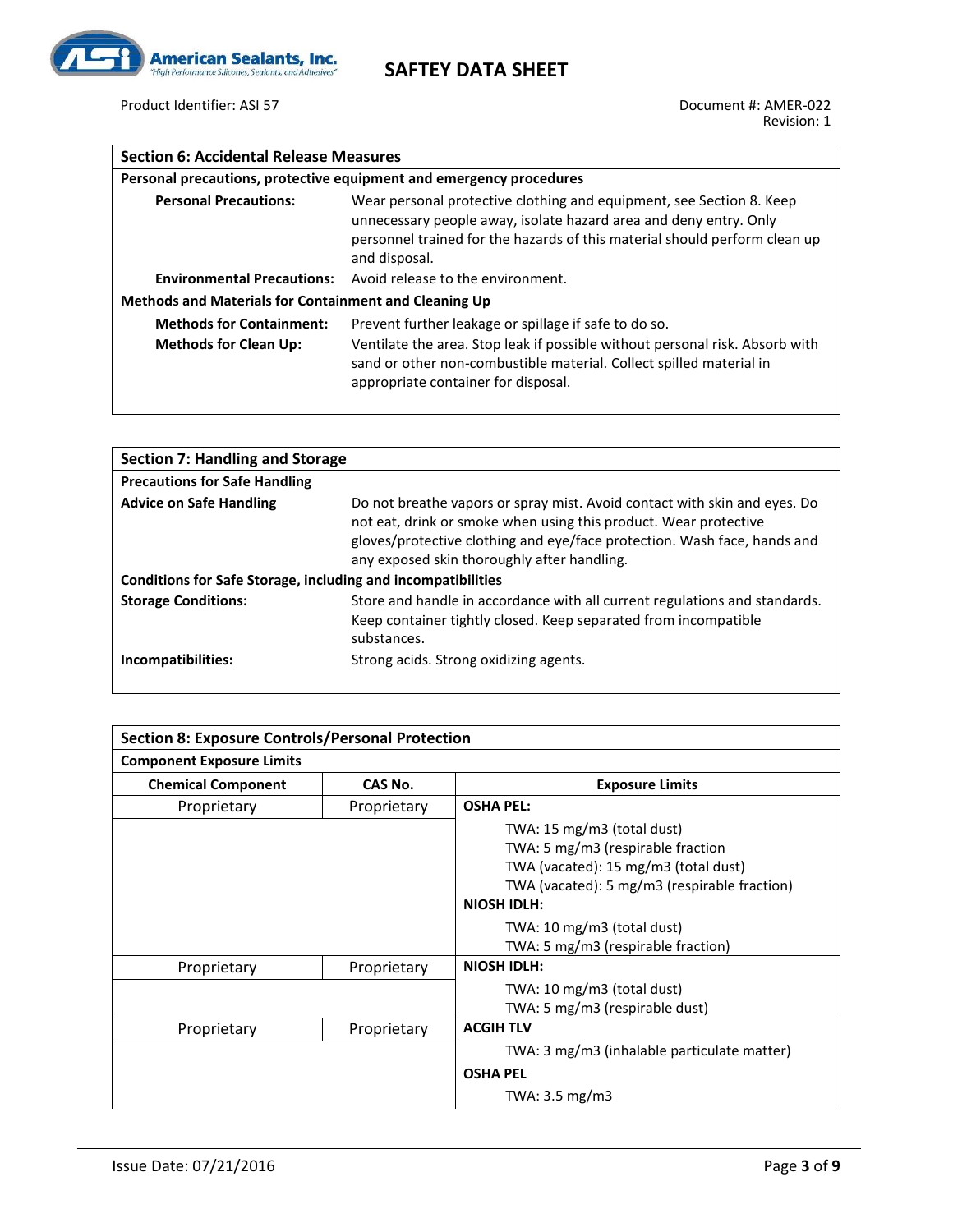

Product Identifier: ASI 57 Document #: AMER-022

|                                                                       |             | TWA (vacated): 3.5 mg/m3                                         |
|-----------------------------------------------------------------------|-------------|------------------------------------------------------------------|
|                                                                       |             | <b>NIOSH IDLH</b>                                                |
|                                                                       |             | IDLH: 1750 mg/m3                                                 |
|                                                                       |             | TWA: 3.5 mg/m3                                                   |
|                                                                       |             | TWA: 0.1 mg/m3 (Carbon black in presence of                      |
|                                                                       |             | Polycyclic aromatic hydrocarbons PAH)                            |
| Proprietary                                                           | Proprietary | <b>ACGIH TLV</b>                                                 |
|                                                                       |             | STEL: 0.2 mg/m3 Sn                                               |
|                                                                       |             | TWA: 0.1 mg/m3 Sn                                                |
|                                                                       |             | $S^*$                                                            |
|                                                                       |             | <b>OSHA PEL</b>                                                  |
|                                                                       |             | TWA: 0.1 mg/m3 Sn                                                |
|                                                                       |             | (vacated) TWA: 0.1 mg/m3 Sn                                      |
|                                                                       |             | (vacated) S*                                                     |
|                                                                       |             | <b>NIOSH IDLH</b>                                                |
|                                                                       |             | IDLH: 25 mg/m3 Sn                                                |
|                                                                       |             | TWA: 0.1 mg/m3 except Cyhexatin Sn                               |
|                                                                       |             |                                                                  |
| <b>Appropriate Engineering Controls:</b>                              |             | Provide local exhaust ventilation system. Ensure compliance with |
|                                                                       |             | applicable exposure limits. Provide an emergency eye wash        |
|                                                                       |             | fountain and quick drench shower in the immediate work area.     |
| Individual protection measures, such as personal protective equipment |             |                                                                  |
| <b>Eye/Face Protection:</b>                                           |             | Wear splash resistant safety goggles with a face shield.         |
| <b>Skin and Body Protection:</b>                                      |             | Wear appropriate chemical resistant clothing. Skin should be     |
|                                                                       |             | washed after contact.                                            |
| <b>Respiratory Protection:</b>                                        |             | Use an approved respirator if exposure limits are exceeded or if |
|                                                                       |             | irritation develops or persists.                                 |
| <b>General Hygiene Considerations:</b>                                |             | Handle in accordance with good industrial hygiene and safety     |
|                                                                       | practice.   |                                                                  |
|                                                                       |             |                                                                  |

| <b>Section 9: Physical and Chemical Properties</b> |                                        |                                                            |                           |
|----------------------------------------------------|----------------------------------------|------------------------------------------------------------|---------------------------|
| <b>Physical State:</b>                             | Liquid                                 | Appearance:                                                | Paste                     |
| Color:                                             | In accordance with product description |                                                            |                           |
| Odor:                                              | <b>Odorless</b>                        | <b>Odor Threshold:</b>                                     | Not determined            |
| pH:                                                | Not determined                         | <b>Melting Point:</b>                                      | Not determined            |
| <b>Boiling Point:</b>                              | Not determined                         | <b>Flash Point:</b>                                        | $>93.3^{\circ}$ C (200°F) |
| <b>Evaporation Rate:</b>                           | Not determined                         | <b>Flammability (Sold, Gas)</b>                            | Liquid-Not applicable     |
| <b>Flammability Limits in Air:</b>                 |                                        | Upper Limit: Not determined<br>Lower Limit: Not determined |                           |
| <b>Vapor Pressure:</b>                             | Not determined                         | <b>Vapor Density:</b>                                      | $1.3 - 1.7$               |
| Density:                                           | 13.75 $\frac{1}{2}$                    | <b>Water Solubility:</b>                                   | Slightly soluble          |
| Solubility in other<br>Solvents:                   | Not determined                         | <b>Partition Coeffecient:</b>                              | Not determined            |
| <b>Auto-ignition Temp.:</b>                        | Not determined                         | <b>Decomposition Temp.:</b>                                | Not determined            |
| <b>Kinematic Viscosity:</b>                        | Not determined                         | <b>Dynamic Viscosity:</b>                                  | Not determined            |
| <b>Explosive Properties:</b>                       | Not determined                         | <b>Oxidizing Properties:</b>                               | Not determined            |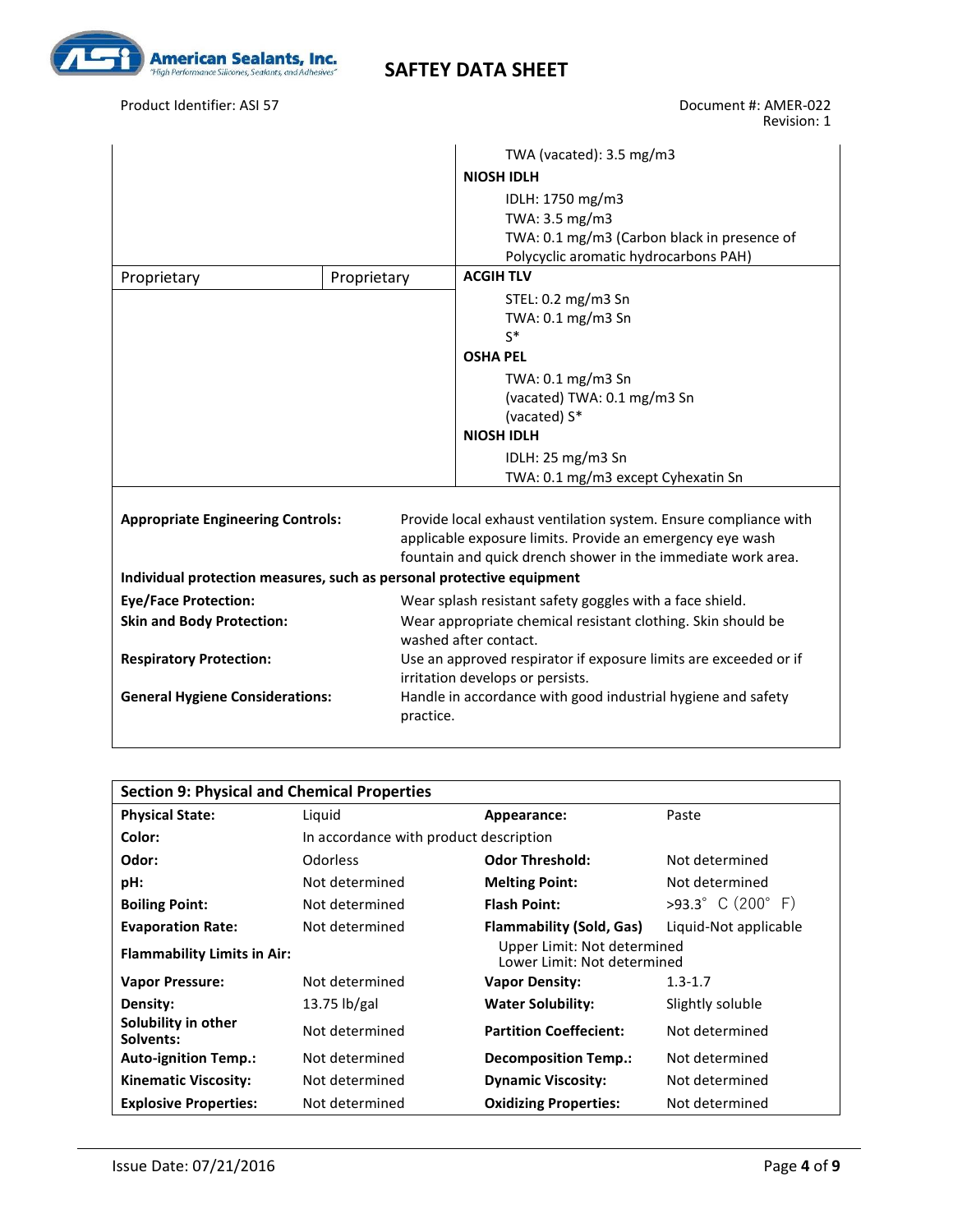

Product Identifier: ASI 57 Document #: AMER-022

| <b>Section 10: Stability and Reactivity</b> |                                                                                                                                                                |
|---------------------------------------------|----------------------------------------------------------------------------------------------------------------------------------------------------------------|
| <b>Reactivity:</b>                          | Not reactive under normal conditions.                                                                                                                          |
| <b>Chemical Stability:</b>                  | Stable under recommended storage conditions.                                                                                                                   |
| <b>Possibility of Hazardous Reactions:</b>  | None under normal processing.                                                                                                                                  |
| <b>Hazardous Polymerization:</b>            | Will not polymerize                                                                                                                                            |
| <b>Conditions to Avoid:</b>                 | Avoid heat, sparks, open flames and other ignition sources. Avoid<br>contact with incompatible materials.                                                      |
| <b>Incompatible Materials:</b>              | Strong acids. Strong oxidizing agents.                                                                                                                         |
| <b>Hazardous Decomposition Products:</b>    | Upon decomposition, this product may yield oxides of nitrogen and<br>ammonia, carbon dioxide, carbon monoxide, and other low molecular<br>weight hydrocarbons. |

| <b>Section 11: Toxicological Information</b>    |                               |  |
|-------------------------------------------------|-------------------------------|--|
| <b>Information on Likely Routes of Exposure</b> |                               |  |
| Eye Contact:                                    | Causes serious eye irritation |  |
| <b>Skin Contact:</b>                            | Causes skin irritation        |  |
| Inhalation:                                     | Do not inhale                 |  |
| Ingestion:                                      | May be harmful if swallowed   |  |
|                                                 |                               |  |

#### **Component Information**

| Component                                                                                  | CAS No.                                                               | <b>Results</b>                       | <b>Species</b> | <b>Dose</b>                          | <b>Exposure</b> |  |  |
|--------------------------------------------------------------------------------------------|-----------------------------------------------------------------------|--------------------------------------|----------------|--------------------------------------|-----------------|--|--|
| Proprietary                                                                                | Proprietary                                                           | LD50 Oral                            | Rat            | $= 3,750 \text{ mg/kg}$<br>$>2$ g/kg | N/A             |  |  |
| Proprietary                                                                                | Proprietary                                                           | LD50 Oral                            | Rat            | $=6,450$ mg/kg                       | N/A             |  |  |
| Proprietary                                                                                | Proprietary                                                           | LD50 Oral                            | Rat            | 20,000 mg/kg                         | N/A             |  |  |
| Proprietary                                                                                | Proprietary                                                           | LD50 Oral<br>LD50 Dermal             | Rat<br>Rabbit  | >15,400 mg/kg<br>$>3$ g/kg           | N/A             |  |  |
| Proprietary                                                                                | Proprietary                                                           | <b>LC50</b><br><b>Inhalation</b>     | Rat            | 500 mg/m $3$                         | 4 hr            |  |  |
| Proprietary                                                                                | Proprietary                                                           | LD50 Oral<br>LD50 Dermal             | Rat<br>Rabbit  | 7,340 µL/kg<br>$3,360 \mu L/kg$      | N/A             |  |  |
| Proprietary                                                                                | Proprietary                                                           | LD50 Oral                            | Rat            | $7,460 \mu L/kg$                     | N/A             |  |  |
| Proprietary                                                                                | Proprietary                                                           | LD50 Dermal                          | Rabbit         | $>5$ g/kg                            | N/A             |  |  |
| Information on physical, chemical, and toxicological effects                               |                                                                       |                                      |                |                                      |                 |  |  |
| Symptoms:                                                                                  | Please see Section 4 of the SDS for symptoms                          |                                      |                |                                      |                 |  |  |
| Delayed and immediate effects as well as chronic effects from short and long-term exposure |                                                                       |                                      |                |                                      |                 |  |  |
| Sensitization:                                                                             |                                                                       | May cause an allergic skin reaction. |                |                                      |                 |  |  |
| Carcinogenicity:                                                                           | Carbon black is a possible carcinogen when it appears as a respirable |                                      |                |                                      |                 |  |  |

| <b>Chemical</b><br>Name | <b>CAS No.</b> | CGIH<br>___ | <b>IARC</b> | <b>NTF</b><br><b>IVIF</b> | ገSHA |
|-------------------------|----------------|-------------|-------------|---------------------------|------|

dust.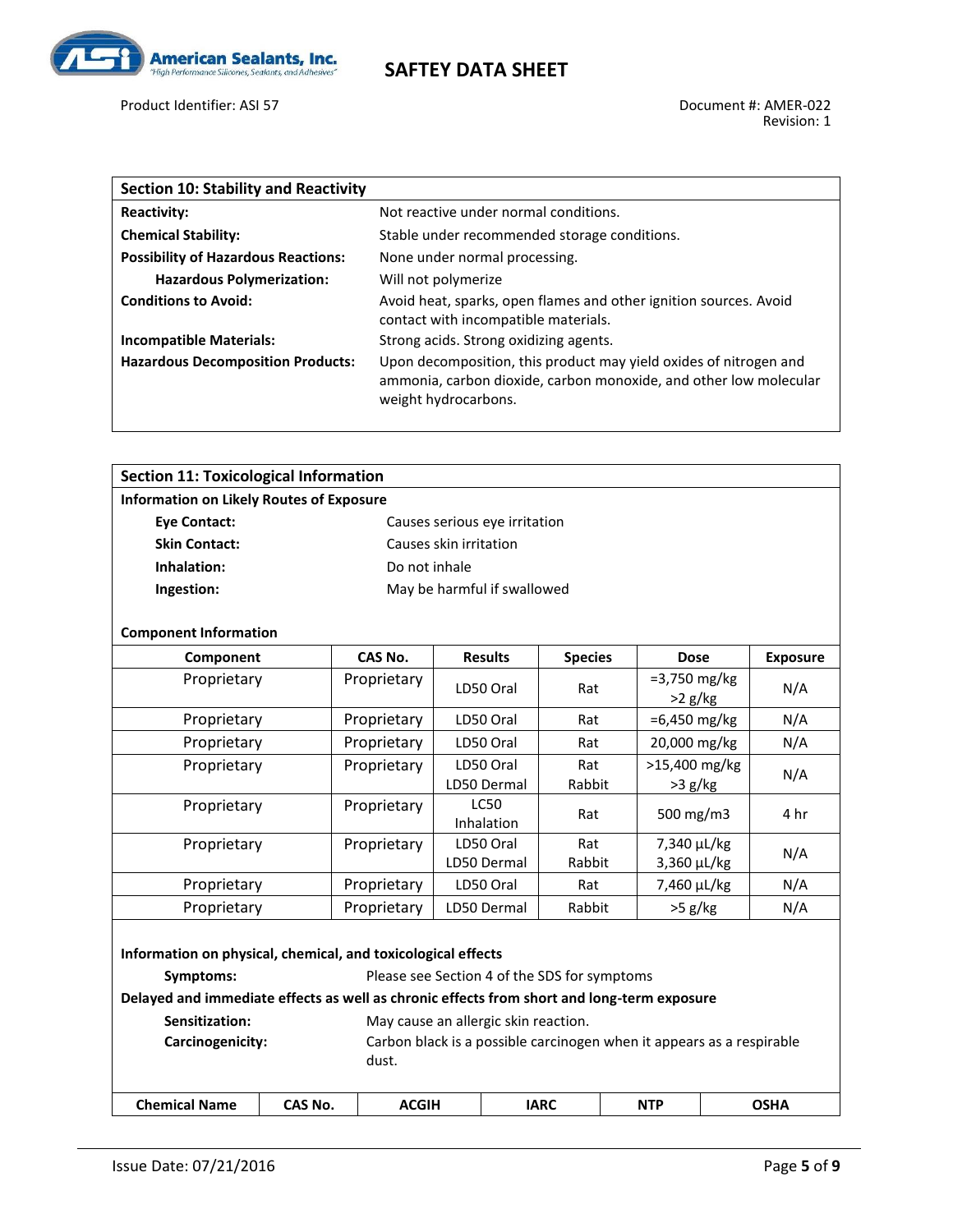

Product Identifier: ASI 57 Document #: AMER-022

| Proprietary                                                                   | Proprietary            | A3                                                                       | Group 2B | X                                                                                  |  |
|-------------------------------------------------------------------------------|------------------------|--------------------------------------------------------------------------|----------|------------------------------------------------------------------------------------|--|
| Legend                                                                        |                        |                                                                          |          |                                                                                    |  |
|                                                                               |                        | <b>ACGIH (American Conference of Governmental Industrial Hygienists)</b> |          |                                                                                    |  |
|                                                                               | A3 - Animal Carcinogen |                                                                          |          |                                                                                    |  |
|                                                                               |                        | IARC (International Agency for Research on Cancer)                       |          |                                                                                    |  |
|                                                                               |                        | Group 2B - Possibly Carcinogenic to Humans                               |          |                                                                                    |  |
|                                                                               |                        |                                                                          |          | OSHA (Occupational Safety and Health Administration of the US Department of Labor) |  |
| X - Present                                                                   |                        |                                                                          |          |                                                                                    |  |
|                                                                               |                        |                                                                          |          |                                                                                    |  |
| <b>Numerical Measures of Toxicity</b>                                         |                        |                                                                          |          |                                                                                    |  |
| The following values are calculated based on chapter 3.1 of the GHS document. |                        |                                                                          |          |                                                                                    |  |
| ATEmix (oral):                                                                |                        | 3,222.00 mg/kg                                                           |          |                                                                                    |  |
| ATEmix (dermal):                                                              |                        | 8,480.00 mg/kg                                                           |          |                                                                                    |  |
|                                                                               |                        |                                                                          |          |                                                                                    |  |

#### **Section 12: Ecological Information**

#### **Ecotoxicity**

The product is not classified as environmentally hazardous. However, this does not exclude the possibility that large or frequent spills can have a harmful or damaging effect on the environment.

#### **Component Information**

| µ                             |             |                      |               |                 |             |                 |
|-------------------------------|-------------|----------------------|---------------|-----------------|-------------|-----------------|
| Component                     | CAS No.     | Aquatic              | <b>Result</b> | <b>Species</b>  | <b>Dose</b> | <b>Exposure</b> |
| Proprietary                   | Proprietary | <b>Invertebrates</b> | <b>EC50</b>   | Water Flea      | 5,600 mg/L  | 24 hr           |
|                               |             |                      |               | (Daphnia magna) |             |                 |
|                               |             |                      |               |                 |             |                 |
| Persistence/Degradability:    |             |                      |               |                 |             |                 |
| Not determined                |             |                      |               |                 |             |                 |
| <b>Bioaccumulation:</b>       |             |                      |               |                 |             |                 |
| Not determined                |             |                      |               |                 |             |                 |
| <b>Mobility:</b>              |             |                      |               |                 |             |                 |
| Not determined                |             |                      |               |                 |             |                 |
| <b>Other Adverse Effects:</b> |             |                      |               |                 |             |                 |
| Not determined                |             |                      |               |                 |             |                 |
|                               |             |                      |               |                 |             |                 |

| <b>Section 13: Disposal Considerations</b>                                                                                           |                                                                                                        |                                          |  |  |
|--------------------------------------------------------------------------------------------------------------------------------------|--------------------------------------------------------------------------------------------------------|------------------------------------------|--|--|
| <b>Waste Treatment Methods</b>                                                                                                       |                                                                                                        |                                          |  |  |
| Disposal should be in accordance with applicable regional, national<br><b>Disposal of Wastes:</b><br>and local laws and regulations. |                                                                                                        |                                          |  |  |
| <b>Contaminated Packaging:</b>                                                                                                       | Disposal should be in accordance with applicable regional, national<br>and local laws and regulations. |                                          |  |  |
| <b>California Hazardous Waste Status</b>                                                                                             |                                                                                                        |                                          |  |  |
| <b>Chemical Component</b>                                                                                                            | CAS No.                                                                                                | <b>California Hazardous Waste Status</b> |  |  |
| Proprietary                                                                                                                          | Proprietary                                                                                            | Toxic                                    |  |  |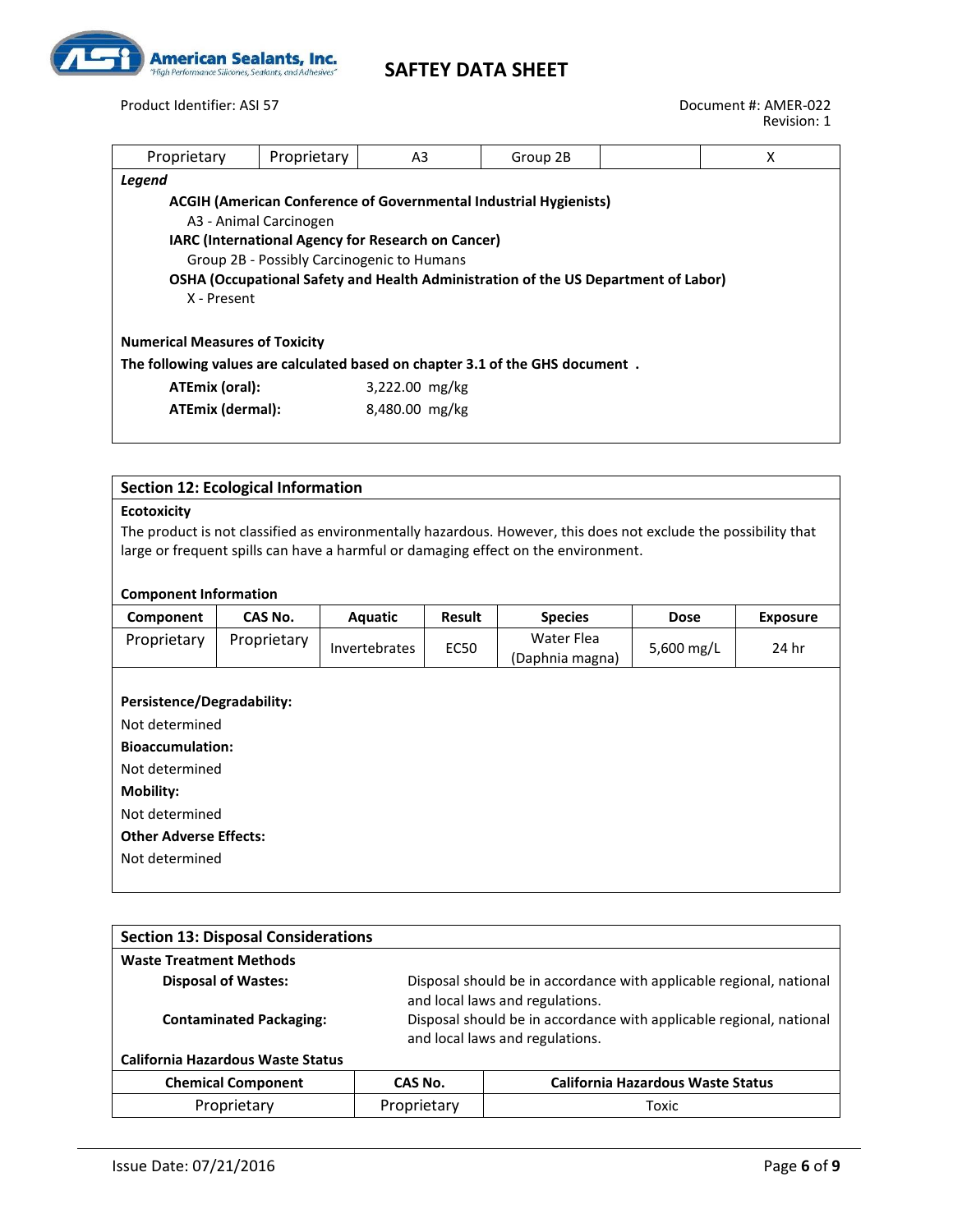

Product Identifier: ASI 57 Document #: AMER-022

### **Section 14: Transport Information Note**

Please see current shipping paper for most up to date shipping information, including exemptions and special circumstances.

| DOT   | Not regulated |
|-------|---------------|
| IATA  | Not regulated |
| IMDG. | Not regulated |

| <b>Section 15: Regulatory Information</b> |             |                 |                      |             |              |             |              |             |
|-------------------------------------------|-------------|-----------------|----------------------|-------------|--------------|-------------|--------------|-------------|
| <b>International Inventories</b>          |             |                 |                      |             |              |             |              |             |
| <b>Chemical Name</b>                      | <b>TSCA</b> | <b>DSL/NDSL</b> | <b>EINECS/ELINCS</b> | <b>ENCS</b> | <b>IECSC</b> | <b>KECL</b> | <b>PICCS</b> | <b>AICS</b> |
| Proprietary                               | x           | x               | x                    | Present     | X            | Present     | x            | x           |
| Proprietary                               |             |                 |                      | Present     |              |             |              | Χ           |
| Proprietary                               | x           | X               | X                    | Present     | X            | Present     | X            | X           |
| Proprietary                               | x           | X               | x                    | Present     | X            | Present     | x            | x           |
| Proprietary                               | x           | X               | x                    | Present     | X            | Present     | X            | X           |
| Proprietary                               | X           | X               | X                    | Present     | X            | Present     | X            | X           |
| Proprietary                               | x           | X               | Χ                    | Present     | X            | Present     | X            | X           |
| Proprietary                               | X           | X               | Χ                    | Present     | X            | Present     | X            | x           |
| Proprietary                               | X           | X               | X                    | Present     | X            | Present     | X            | X           |
| Proprietary                               | x           | X               | x                    | Present     | X            | Present     | X            | X           |
| Proprietary                               | X           | Χ               | X                    | Present     | X            | Present     | X            | X           |
| Proprietary                               | X           | X               | X                    | Present     | X            | Present     | X            | X           |
| Proprietary                               | X           | X               | X                    | Present     | x            |             | x            | x           |

#### *Legend:*

**TSCA** - United States Toxic Substances Control Act Section 8(b) Inventory

**DSL/NDSL** - Canadian Domestic Substances List/Non-Domestic Substances List

**EINECS/ELINCS** - European Inventory of Existing Chemical Substances/European List of Notified Chemical Substances

**ENCS** - Japan Existing and New Chemical Substances

**IECSC** - China Inventory of Existing Chemical Substances

**KECL** - Korean Existing and Evaluated Chemical Substances

**PICCS** - Philippines Inventory of Chemicals and Chemical Substances

**AICS** - Australian Inventory of Chemical Substances

#### **US Federal Regulations**

#### **CERCLA**

This material, as supplied, does not contain any substances regulated as hazardous substances under the Comprehensive Environmental Response Compensation and Liability Act (CERCLA) (40 CFR 302) or the Superfund Amendments and Reauthorization Act (SARA) (40 CFR 355).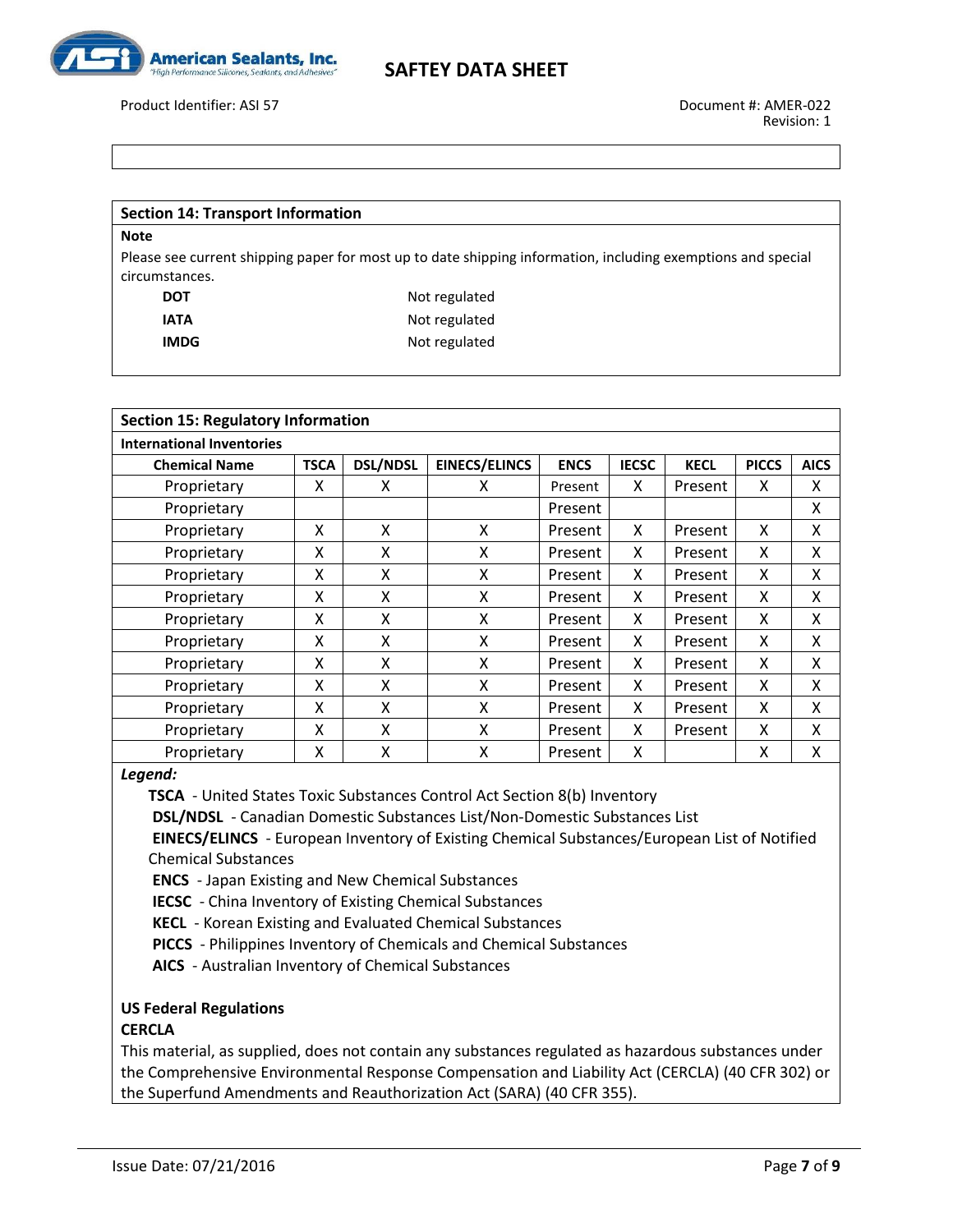

#### **SARA 311/312 Hazard Categories**

| Acute Health Hazard:   | N٥  |
|------------------------|-----|
| Chronic Health Hazard: | Yes |
| Fire Hazard:           | Nο  |
| Sudden Release of      | N٥  |
| Pressure Hazard:       |     |
| Reactive Hazard:       | N٥  |

#### **SARA 313**

Section 313 of Title III of the Superfund Amendments and Reauthorization Act of 1986 (SARA). This product does not contain any chemicals which are subject to the reporting requirements of the Act and Title 40 of the Code of Federal Regulations, Part 372

#### **CWA (Clean Water Act)**

This product does not contain any substances regulated as pollutants pursuant to the Clean Water Act (40 CFR 122.21 and 40 CFR 122.42)

#### **US State Regulations**

#### **California Proposition 65**

This product does not contain any Proposition 65 chemicals.

#### **US State Right-to-Know Regulations**

| <b>Chemical Name</b> | CAS No.     | <b>New Jersey</b> | <b>Massachusetts</b> | <b>Pennsylvania</b> |
|----------------------|-------------|-------------------|----------------------|---------------------|
| Proprietary          | Proprietary |                   |                      |                     |
| Proprietary          | Proprietary |                   |                      |                     |
|                      |             |                   |                      |                     |